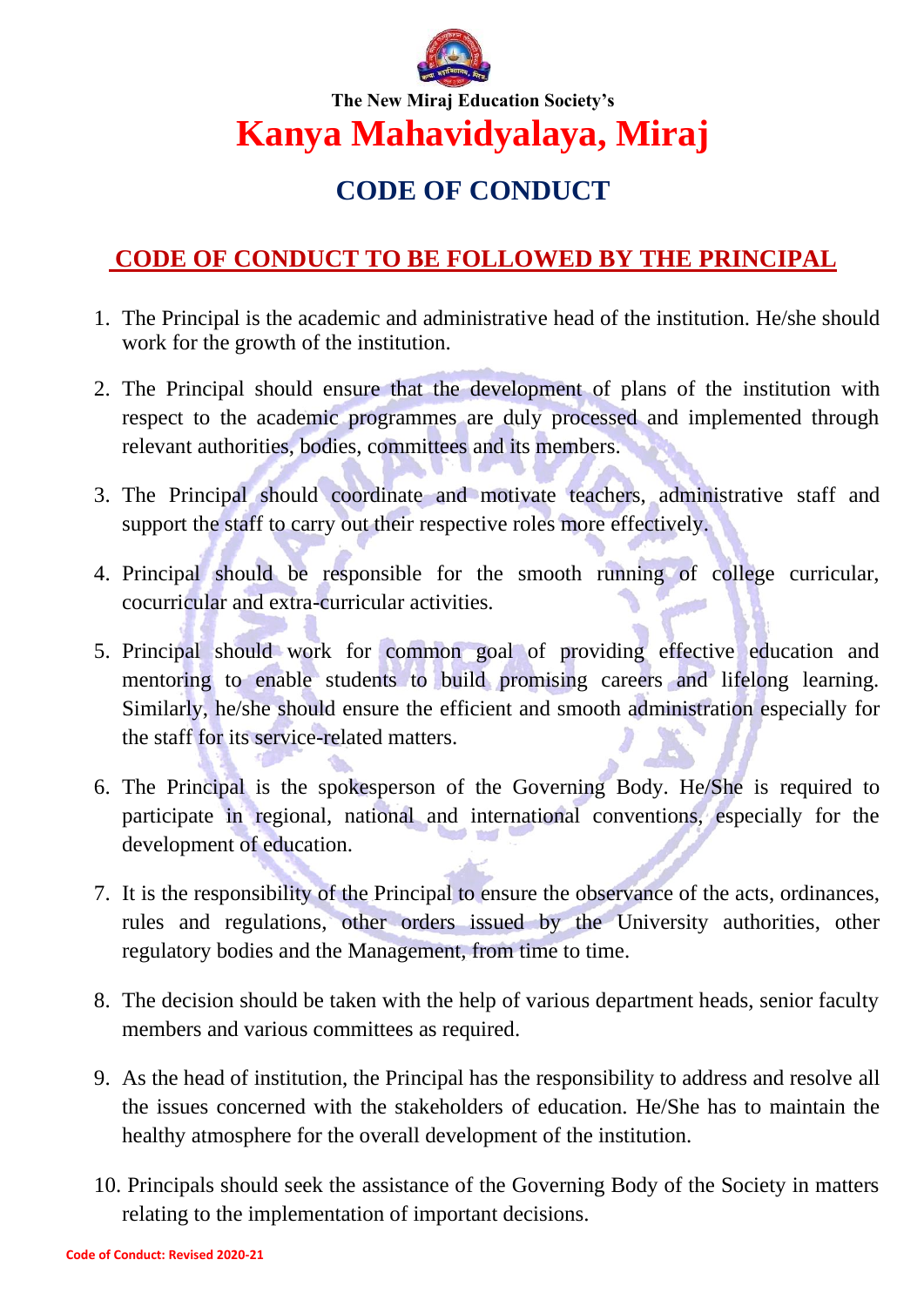### **CODE OF CONDUCT TO BE FOLLOWED BY THE TEACHERS**

(The Institution follows the norms of Shivaji University, Kolhapur)

- 1. Teachers should be committed to safeguard the interests of the students as the main objective of the teaching profession is to educate.
- 2. Teachers should not prevent any student from expressing her point of view, even if it is different from their own point of view. Instead, students should be encouraged.
- 3. He/She should try to develop thoroughly an educational environment.
- 4. All students should be treated equally regardless of caste, creed, gender, religion, socio-economic status. He/She should be completely objective in his/her behaviour with students.
- 5. The teacher should inculcate in his students a scientific and democratic outlook and make them socially oriented, patriotic and broad minded. It is part of his social responsibility.
- 6. The aim should be to motivate students to develop more interest and develop a sense of inquiry in search of knowledge.
- 7. Teachers carry out their duties consistently and diligently in the form teaching, practical, tutorial and seminar work.
- 8. Teachers should treat their colleagues with respect and cooperation, help them and share responsibilities with them. In the same way, administrative staff and supportive staff should be treated well.
- 9. Developing new educational policies and curricula, as well as planning a revised education system, should be an integral part of his/her professional duties.
- 10.The teacher will have to carry out the institutional, educational responsibilities such as admission process, examination duty and so on. He should also be participating in extra-curricular activities of the institution such as cultural programmes, outreached and extension activities, sports etc.
- 11.Teachers should have regular communication with the parents of the students as it is necessary for the improvement of the students and the institution.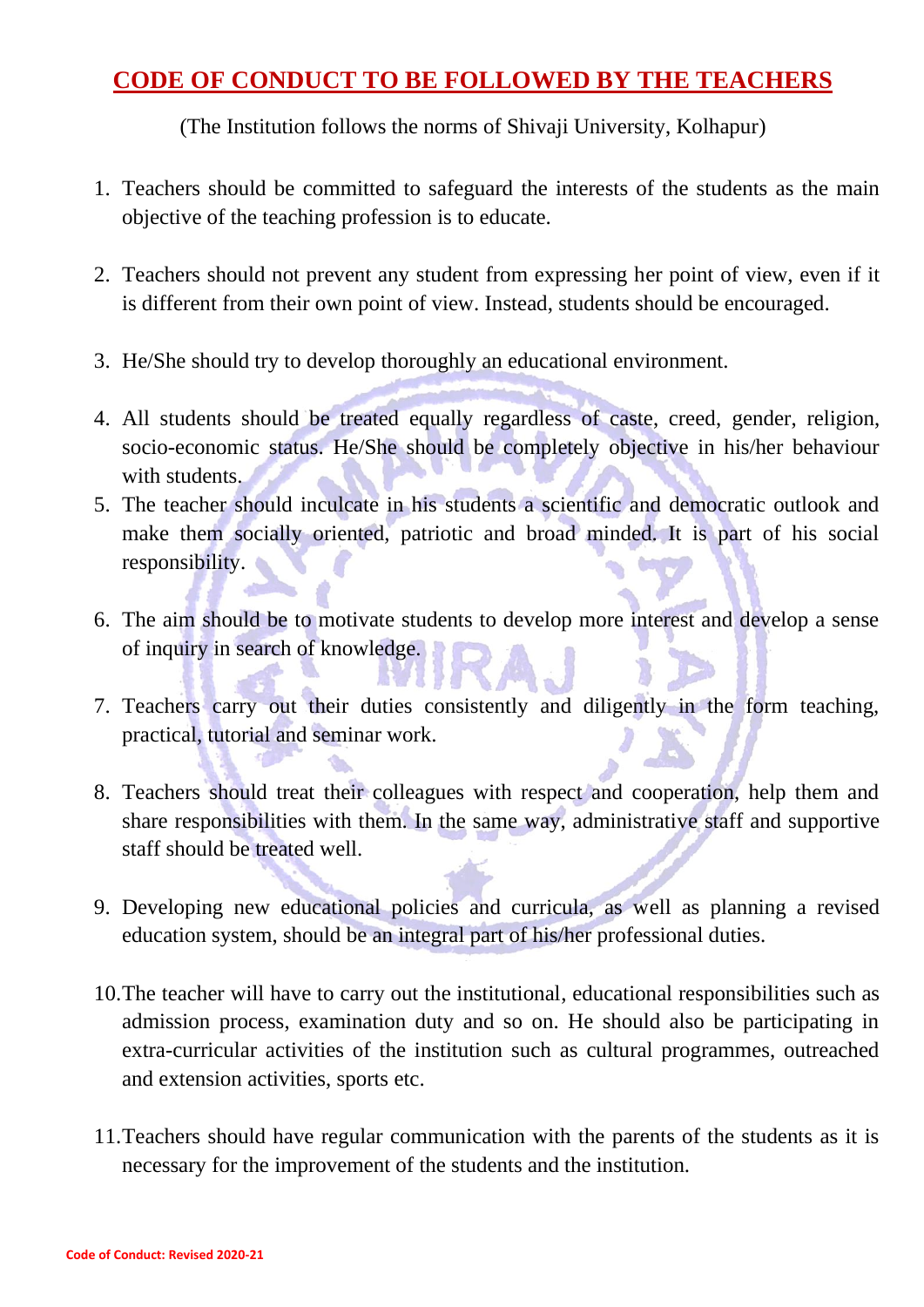- 12.The teachers must be confidential in the matters related to examination and should not be victim to any attraction.
- 13.Teachers should be aware of the social issues and participate in activities that will guide the progress of the society.
- 14.Teachers are abided by the rules laid down by the Government, University, Governing Body of the institution and Principal from time to time.

#### **CODE OF CONDUCT TO BE FOLLOWED BY THE ADMINISTRATIVE STAFF**

- 1. Administration staff should be punctual as their prior attendance is required daily for the commencement of college activities and smooth functioning.
- 2. The administrative staff should acquaint themselves with the college policies and adhere to them to their best ability.
- 3. They should perform their duties with honesty and integrity.
- 4. The administrative staff should show no discrimination on basis of gender, caste or religion.
- 5. They should be helpful and cooperative to the students and academic staff and try to understand their problems.
- 6. They should realize that it is the shared functioning that will generate a harmonious environment.
- 7. The administrative staff comes in contact with the parents of the students for the purpose of examination and other office work. They should be treated with restraint and politeness which will create a good reflection of the institution.
- 8. Administrative staff has normally access to confidential information related to examination and other matters related to other staff. Hence confidentiality is expected in such cases.
- 9. They should also be responsible for the proper us and maintenance of college equipment's and furniture's.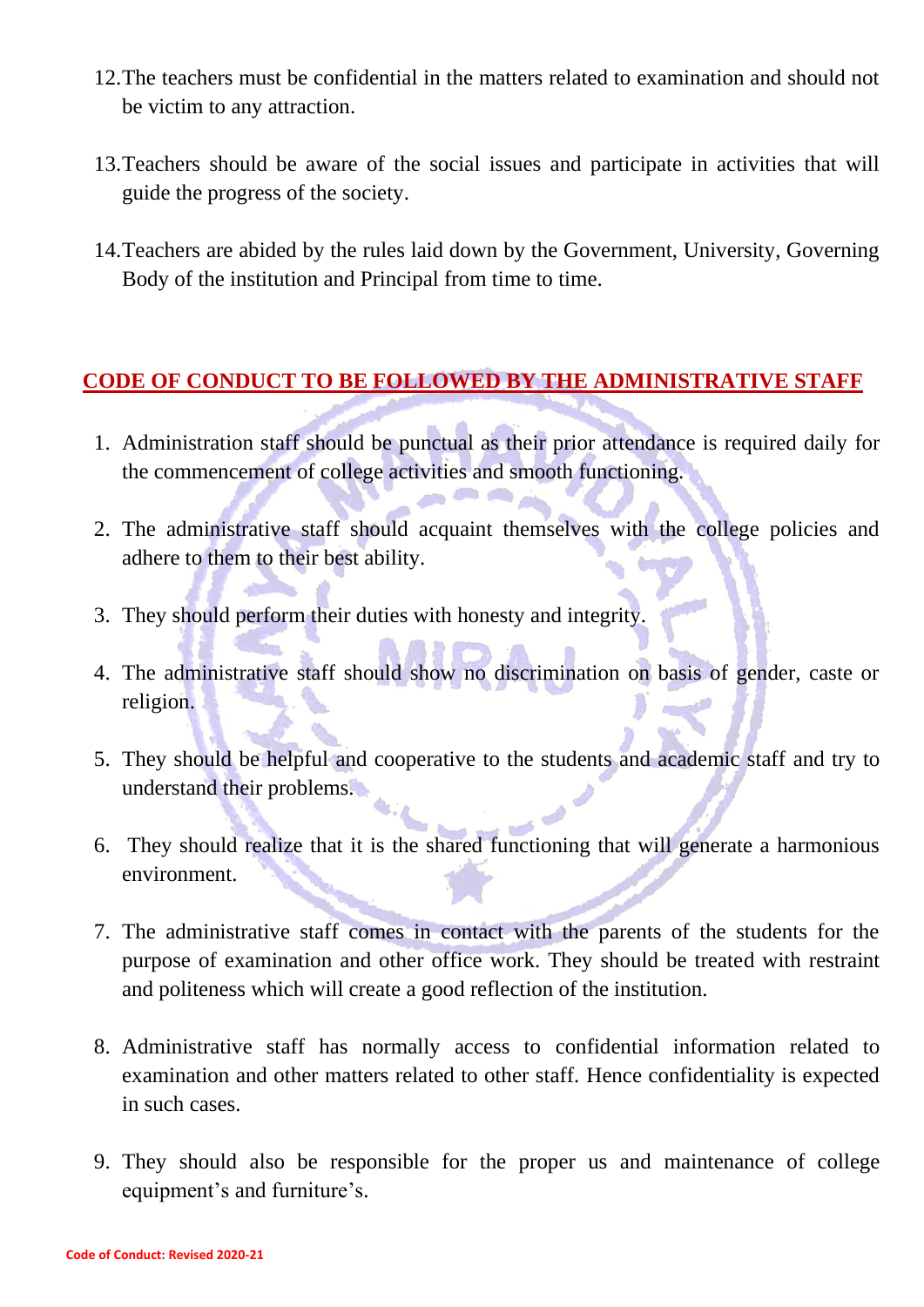10. Administrative staff should abide by the rules laid down by the Government, University, Governing Body of institution and Principal from time to time.

### **CODE OF CONDUCT TO BE FOLLOWED BY THE STUDENTS**

- 1. Students must follow the rules of discipline and identity in the college premises.
- 2. Students should be present in class at 7.15 am. Students who will arrive late will not be admitted to the class.
- 3. All the students should attend the classes regularly. Attendance of the students must be at least minimum 75% for the eligibility of the exam.
- 4. Students should read the notice boards of the college regularly.
- 5. It is mandatory for students to attend internal evaluation tests and unit tests.
- 6. Student should take part in all extra-curricular activities such as NSS, NCC, cultural events, career guidance programmes, sports activities, guest lectures, workshop/seminars, study tours, personality development programmes etc.
- 7. Students should handle the books in the library carefully. The study room should be used as much as possible.

**TALL** 

**TIME** 

8. Student should co-operate in keeping the campus clean and beautiful.

2 to 21 12 14

9. Students should safeguard the property of the college. Those who indulge in any misbehaviour will be subjected to strict disciplinary action.

**Send and MOS** 

- 10. Strict action will be taken against students who miss the lecture and wander here and there in the college premises.
- 11. Parents will be called to the college as the requirement to review the academic progress of the students.
- 12. Many schemes are implemented in the college by the institution for the welfare of the students in which the students should register.
- 13. Students should also behave well even out of the campus as it reflects the discipline of the college.